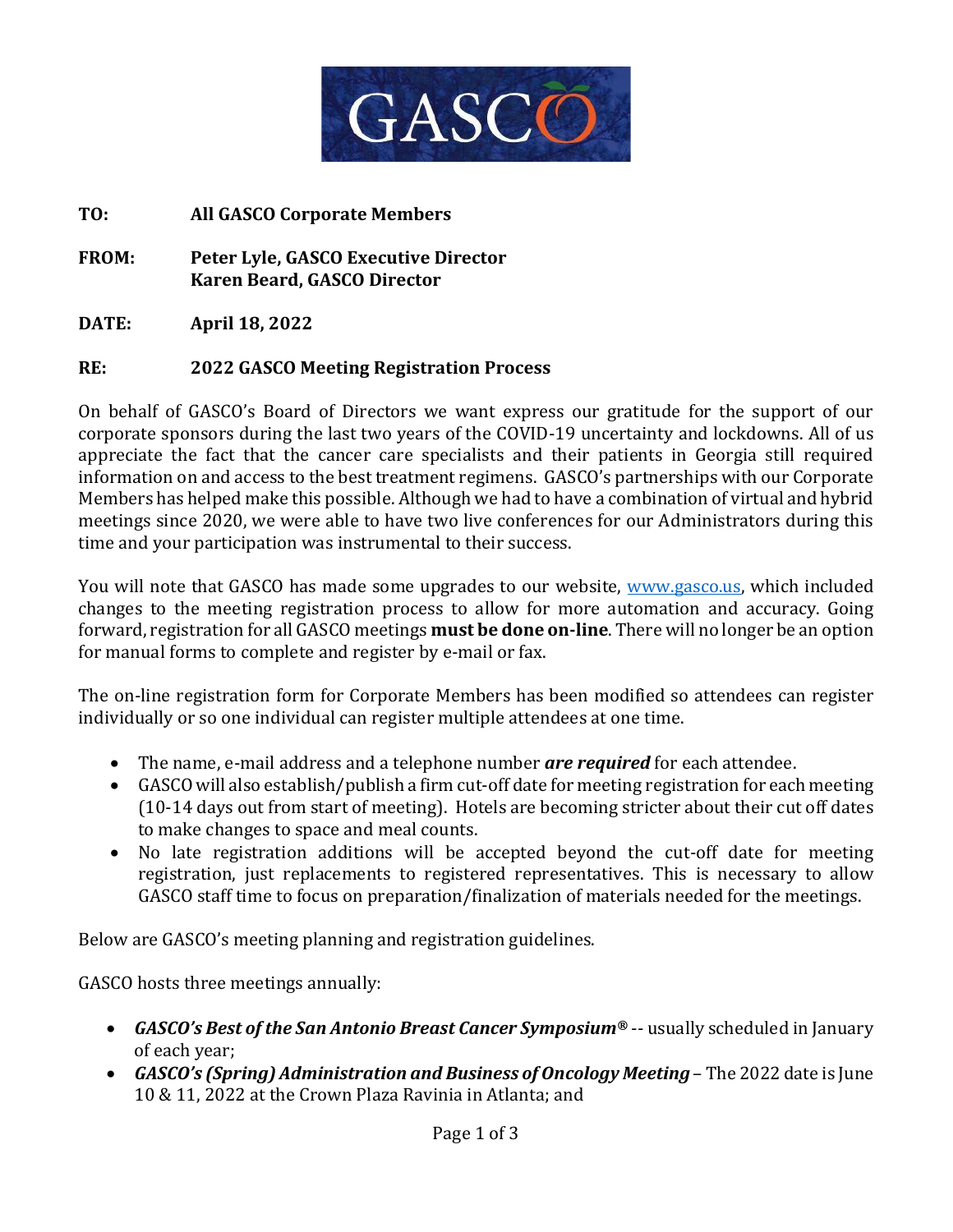• *GASCO's (Fall) Annual Meeting and Best of Oncology and Beyond Meeting* –The 2022 date is August 26 & 27 at the Loew's Hotel in Atlanta.

The number of exhibit tables reserved for Corporate Members and the number of attendees a Corporate Member may have attend meetings is based on their level of membership, as follows:

| Corporate               |                                 | <b>No. of Exhibit Tables</b> | No. of                   |
|-------------------------|---------------------------------|------------------------------|--------------------------|
| <b>Membership Level</b> | Exposure <sup>(2)</sup>         | Reserved <sup>(3)(4)</sup>   | Attendees <sup>(5)</sup> |
| Level I-Platinum        | Highest Profile Exhibit Space   |                              |                          |
| Level I                 | High Profile Exhibit Space      |                              |                          |
| Level II                | Preferred Profile Exhibit Space |                              |                          |
| Level III               | <b>Profiled Exhibit Space</b>   |                              |                          |
| Level $IV^{(1)}$        | <b>Exhibit Space</b>            |                              |                          |

 $(1)$  Per meeting, exhibit fee applies.

 (2)GASCO assigns tables based on membership level: Level I-Platinum at foremost front then by level with Level IV at farthest end of exhibit hall.

(3)GASCO staff will place tent cards with your company logo on your assigned table(s). Please do not move tent cards. (4) Additional exhibit tables may be purchased at a cost of \$5,500 per table.

(5) If space permits, additional industry representatives may attend at a cost of \$500.00 per attendee.

GASCO Corporate Membership applies to employees on the commercial side of the business. Employees from the non-commercial side, such as Medical Science Liaisons, et. al., may attend if the following terms are met, and if space permits:

- 1. The GASCO Corporate Member must exhibit at the meeting; and
- 2. The employee from the non-commercial side must pay the same cost as an additional attendee would pay. See <sup>(5)</sup> above.

An e-mail notice will be sent to all Corporate Members on the date registration opens, 6-8 weeks prior to meeting start date. An announcement will also be posted on GASCO's LinkedIn and Twitter sites. Included in the e-mail will be:

- The agenda for the meeting (final agenda may be subject to change);
- The online GASCO registration link and registration cut-off date;
- The meeting hotel's name, contacts, registration link, directions, and room rate cut-off dates;
- The deadline for receipt of the required registration fee, if applicable; and
- GASCO contact information for questions or assistance.

The following information is not always available at the time registration opens. If available, it will be included in the e-mail announcing registration is open. If it is not available, it will be provided in a separate e-mail at a later date and as soon as possible ahead of the start of the meeting:

- Exhibit set-up time(s);
- Self and Valet Parking Information; and